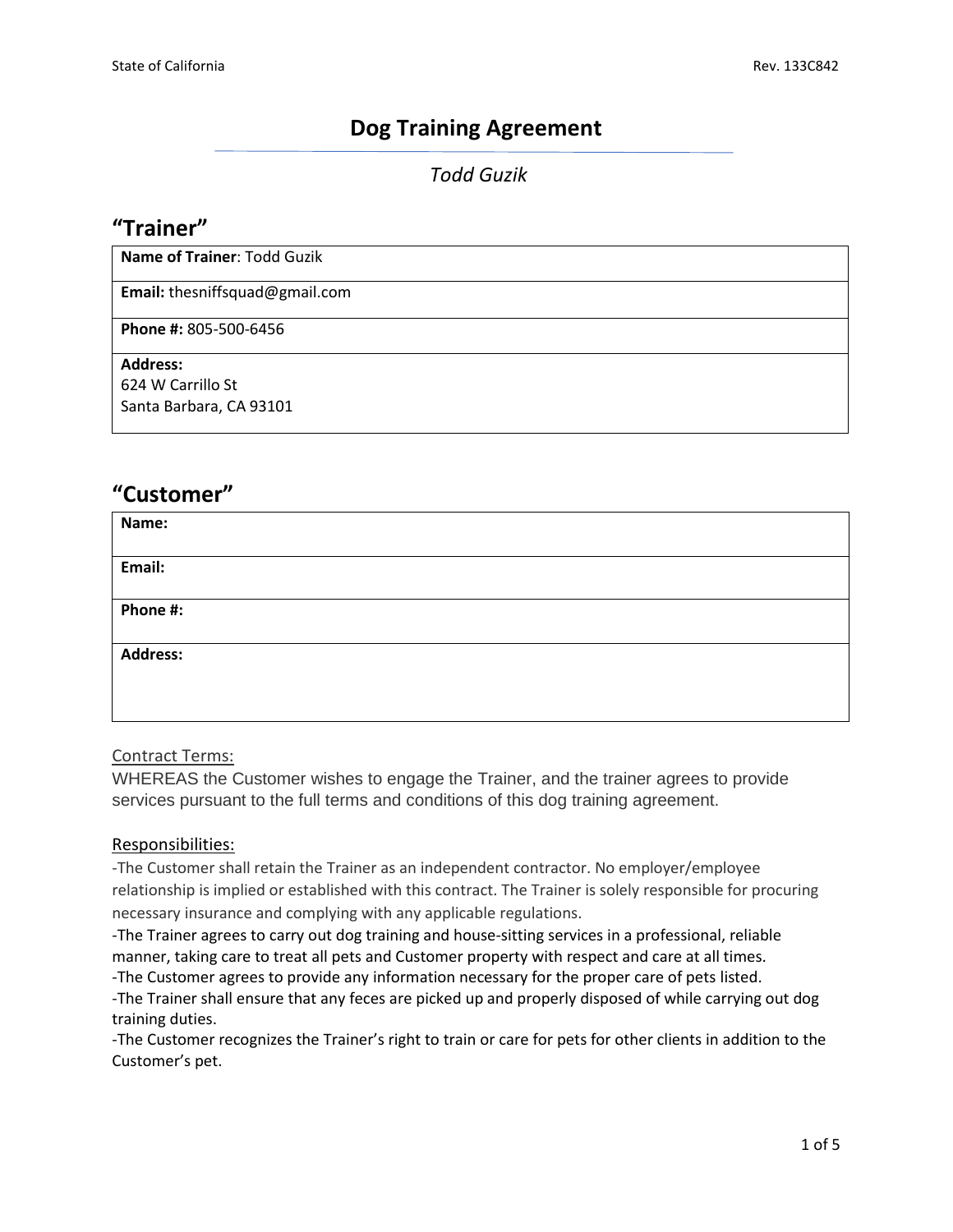-The Customer shall provide keys and any necessary instruction to the Trainer to enter the property of the Customer to perform dog training services and reasonably maintain the cleanliness and general integrity of the Customer's home.

-The Customer shall be responsible for providing all necessary tools such as collars, leashes, treats, toys, muzzles or other material needed for each pet listed.

-The Trainer shall not be liable for duties not explicitly listed in this contract or agreed upon in writing or clear verbal agreement prior to the appointed training.

#### Vaccination Requirement

-The Customer certifies that the pets listed in this contract have received full vaccinations including:

+Rabies +DPP (Distemper, Parvovirus & Parainfluenza +Bordetella

-The following vaccinations/medications are not required but highly recommended:

+Canine Influenza +Leptospirosis +Flea and Tick Medication

The Customer shall provide official vaccination certificates for the pets listed in this contract if requested by the Trainer.

#### Contract Duration:

This dog Training/Care contract shall commence as of \_\_\_\_\_\_\_\_\_\_\_\_\_[Contract.Date] and automatically cease as of **365 days** from initial signing date of this contract [Contract.EndDate]. The contract may be cancelled at any time by the Customer or Trainer with written notice and may be extended or altered with an additional written agreement signed by the Customer and Trainer.

#### Changes and Cancellations:

-The Customer may cancel this contract with written notice via certified mail or email at any time. -Customer agrees to provide a minimum of 24 hours' notice of changes and cancellation prior to scheduled training services and will receive a refund for all pre-paid services in the form of credit to be available for use in purchasing future services.

-If the Customer cancels services inside 24 hours prior to scheduled training services, Customer agrees to pay 50% of the scheduled fee for those services to the Trainer and will receive a credit for the remainder of the cost to be used for future services without restrictions.

-The Trainer may cancel this contract in the same manner as the Customer and all changes or cancellations communicated to the Customer more than 24 hours prior to the services scheduled is admissible and all pre-paid services will be refunded in the form of credit to be used in future services. -If the Trainer cancels service inside the 24 hour window prior to a scheduled training service, the Trainer shall forfeit the entire fee for that service.

-The Trainer may change the date and/or time of any scheduled service without restrictions.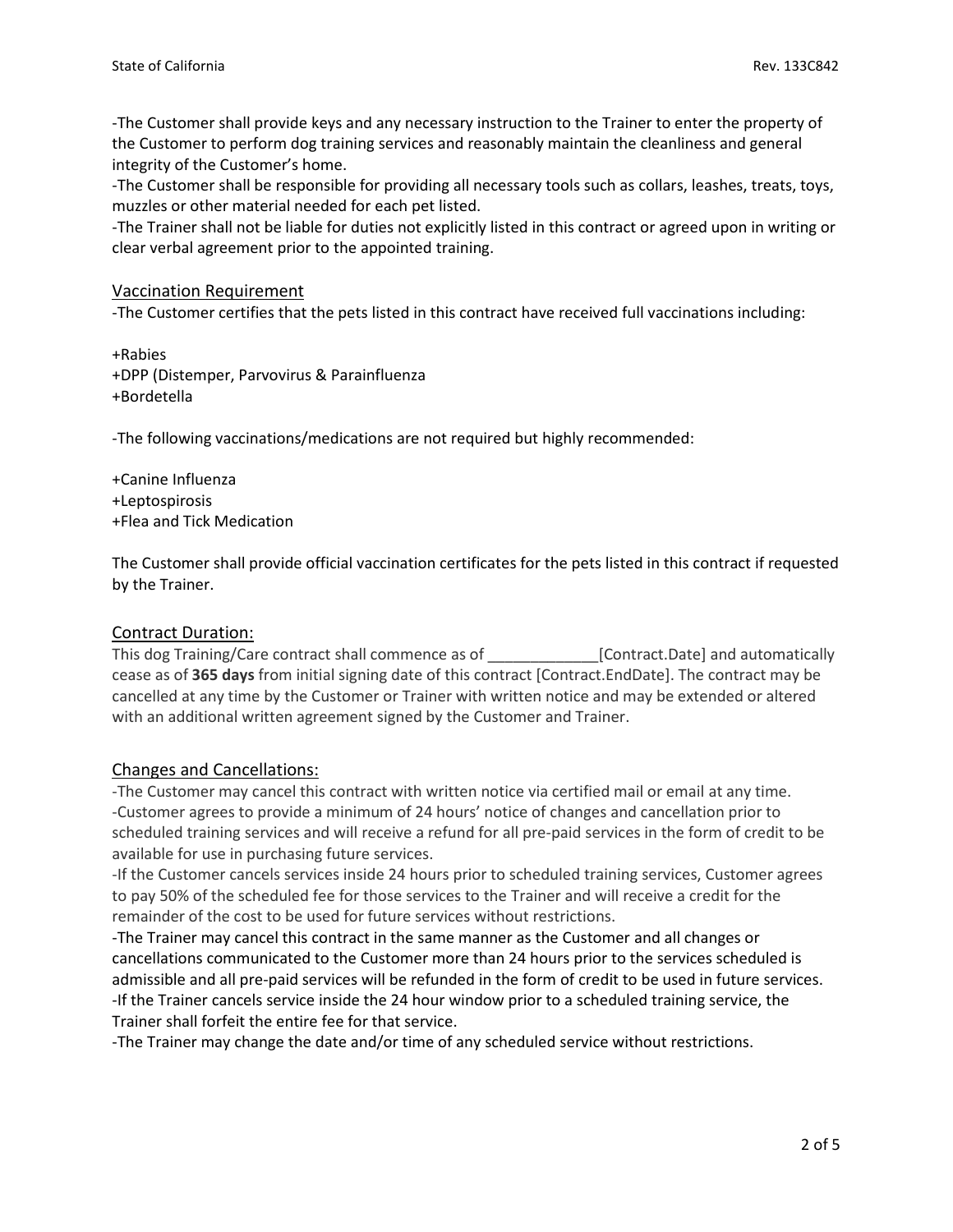#### Liability:

-The Trainer shall not be held liable for damage or loss of Customer's property if the Property is left unlocked by the Customer.

-The Customer shall be fully liable for any damages, loss, or injury caused by or inflicted to the pets listed in this dog training contract as long as the trainer has complied with the official laws and regulations of the state, county and city where the incident occurs.

-The Trainer will maintain liability insurance at all times. Proof of such insurance shall be available for inspection by the Customer at the Customer's request.

#### Indemnification:

The Customer and Trainer agree to indemnify and hold each other harmless from any and all claims or liabilities arising from their party's willful or negligent actions.

#### Medical/Allergies/Special Needs:

Customer must disclose any and all known medical issues, allergies or special needs required to care for the dogs listed in this contract and must provide all tools and equipment necessary, along with written instructions, in the event the Trainer needs to administer any procedure relating to any and all conditions disclosed.

#### Emergencies:

In the event of an emergency, the Trainer agrees to notify the Customer at the phone number listed on this contract as soon as reasonably possible and safe. If the Customer cannot be reached, the Trainer is authorized to take any reasonable action necessary to protect themselves, the pets listed in this contract, and other individuals, including requesting or arranging medical or veterinary treatment or contacting the local authorities.

The Customer shall contact the veterinarian to notify them of the Trainer's authorization to seek emergency medical treatment for the pets listed in this contract.

#### **Veterinarian Contact Info**

| Name    | Phone    |
|---------|----------|
| Address | City/Zip |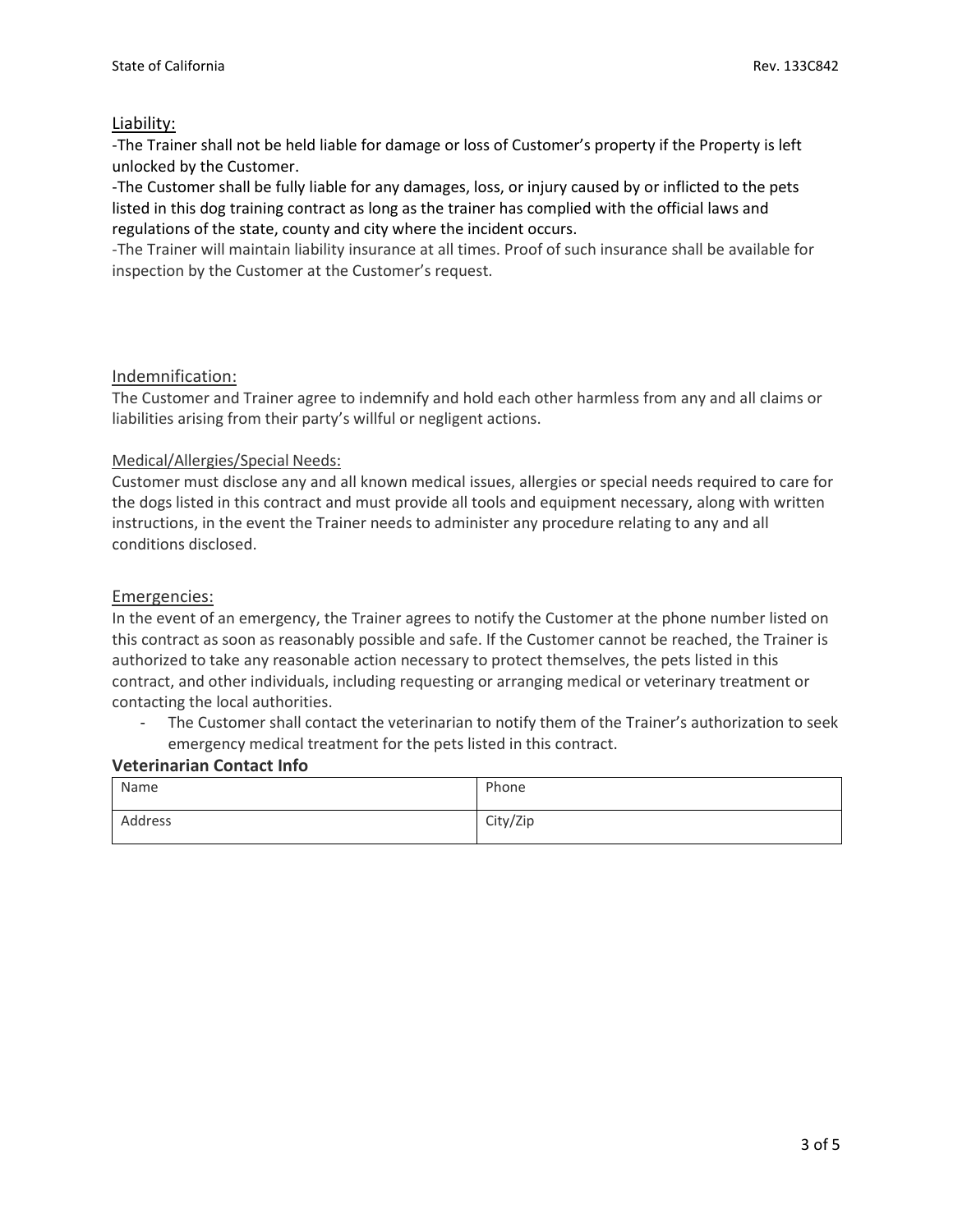#### **Additional Emergency Contacts**

Name:

Relation to pet owner:

Phone #:

Name:

Relation to pet owner:

Phone #:

## List Dogs/Pets:

| <b>Pet Name</b> | Pet Description i.e. black lab |  |
|-----------------|--------------------------------|--|
|                 |                                |  |
|                 |                                |  |
|                 |                                |  |
|                 |                                |  |

\_\_\_\_\_\_\_\_\_\_\_\_\_\_\_\_\_\_\_\_\_\_\_\_\_\_\_\_\_\_\_\_\_\_\_\_\_\_\_\_\_\_\_\_\_\_\_\_\_\_\_\_\_\_\_\_\_\_\_\_\_\_\_\_\_\_\_\_\_\_\_\_\_\_\_\_\_\_

\_\_\_\_\_\_\_\_\_\_\_\_\_\_\_\_\_\_\_\_\_\_\_\_\_\_\_\_\_\_\_\_\_\_\_\_\_\_\_\_\_\_\_\_\_\_\_\_\_\_\_\_\_\_\_\_\_\_\_\_\_\_\_\_\_\_\_\_\_\_\_\_\_\_\_\_\_\_

\_\_\_\_\_\_\_\_\_\_\_\_\_\_\_\_\_\_\_\_\_\_\_\_\_\_\_\_\_\_\_\_\_\_\_\_\_\_\_\_\_\_\_\_\_\_\_\_\_\_\_\_\_\_\_\_\_\_\_\_\_\_\_\_

# *Both parties, Trainer and Customer, agree to the terms and conditions of this dog training contract with a signature below.*

*Customer*

Customer Full Name:

Customer Signature:

Date: